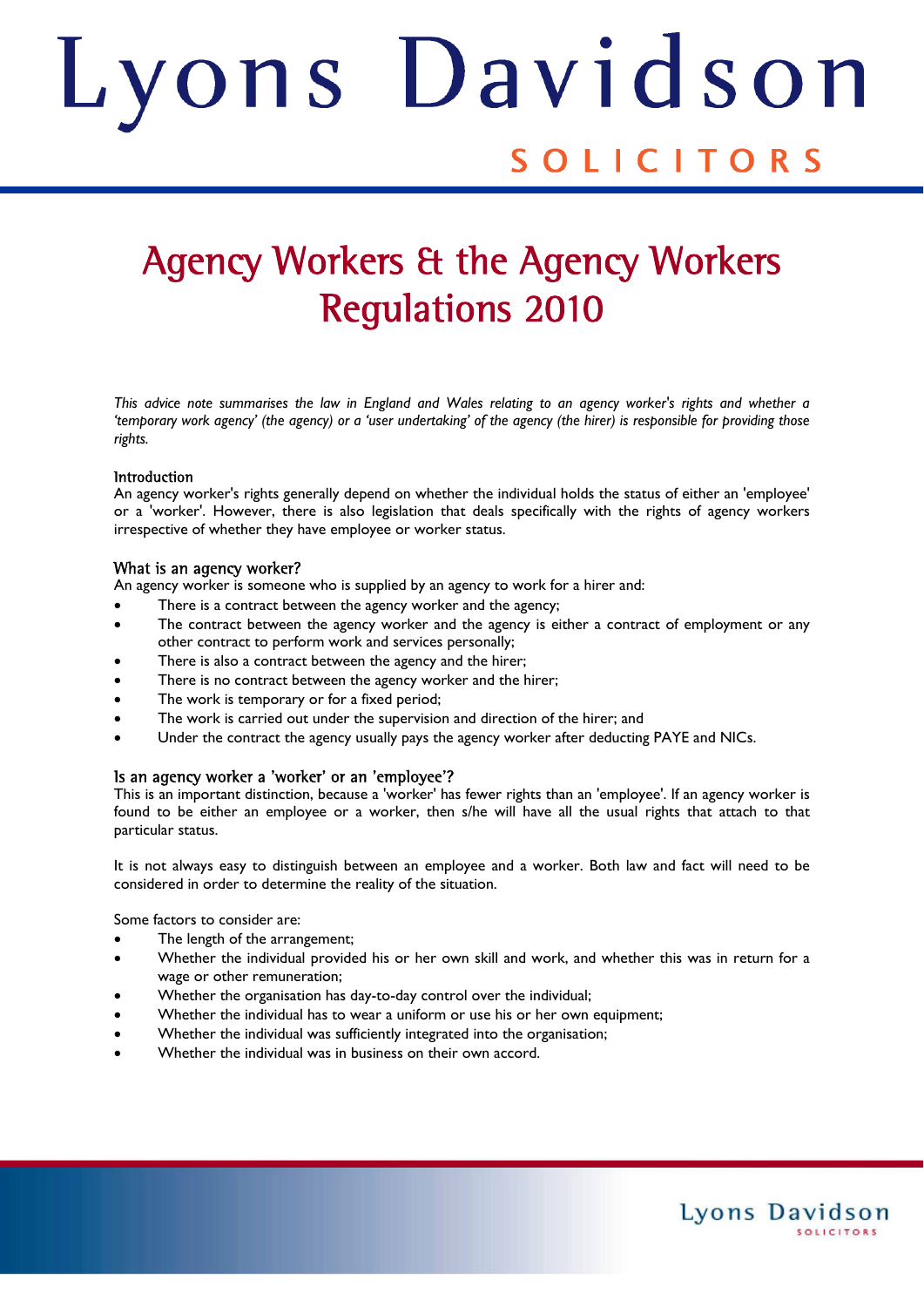#### **The Agency Workers Regulations (AWR) 2010**

The AWR 2010 came into force on 1 October 2011 and deal specifically with the rights of agency workers, irrespective of whether they are employees or workers.

#### **Agency workers rights under AWR 2010 from the first day of assignment**

With effect from day one of an assignment, all agency workers must:

- Have access to information about any vacant posts the hirer may have available during the assignment;
- Have the right to be treated no less favourably than a comparable employee or worker in accessing a hirer's facilities and amenities (unless the favourable treatment is objectively justified).

These rights are the hirer's liability and examples of collective facilities include:

- Canteens;
- Childcare facilities;
- Transport services;
- Toilet and shower facilities;
- Staff common room, waiting room, prayer room, etc
- Car parking etc.

In addition, the right:

- Only applies to onsite facilities;
- Does not extend to benefits such as subsidised access to a gym.

#### **Agency workers rights under AWR 2010 following a 12-Week qualifying period**

After completion of a period of 12 continuous calendar weeks in the same role with the same hirer (12-week qualifying period), agency workers are entitled to the same 'basic working and employment conditions' as an employee or a worker recruited directly by the hirer.

A calendar week is any period of seven days. The number of hours a worker works on a weekly basis is not relevant when calculating a calendar week.

Continuity will be preserved if an agency worker is absent because of pregnancy, childbirth or maternity and for 26 weeks after childbirth or if an agency worker is on maternity, paternity or adoption leave (if entitled).

An agency worker who started employment before 1 October 2011 would not begin the 12-week qualifying period until that date.

#### **Basic Working and Employment Conditions**

The entitlement to basic working and employment conditions, attained after the 12-week qualifying period includes:

Pay:

 - Any basic pay, fee, bonus (linked directly to the work done by the agency worker), commission, holiday pay, overtime or other emolument;

 - Excludes incentives, rewards, contractual notice pay, contractual redundancy pay, pensions, benefits, bonuses (not directly linked to the work done by the agency worker) and occupational maternity, paternity and adoption pay;

Working hours:

- Include the same duration of work and rest breaks as an employee.

- Holiday entitlements:
	- Include the same amount of annual leave as an employee;
	- Can be made as a payment in lieu.

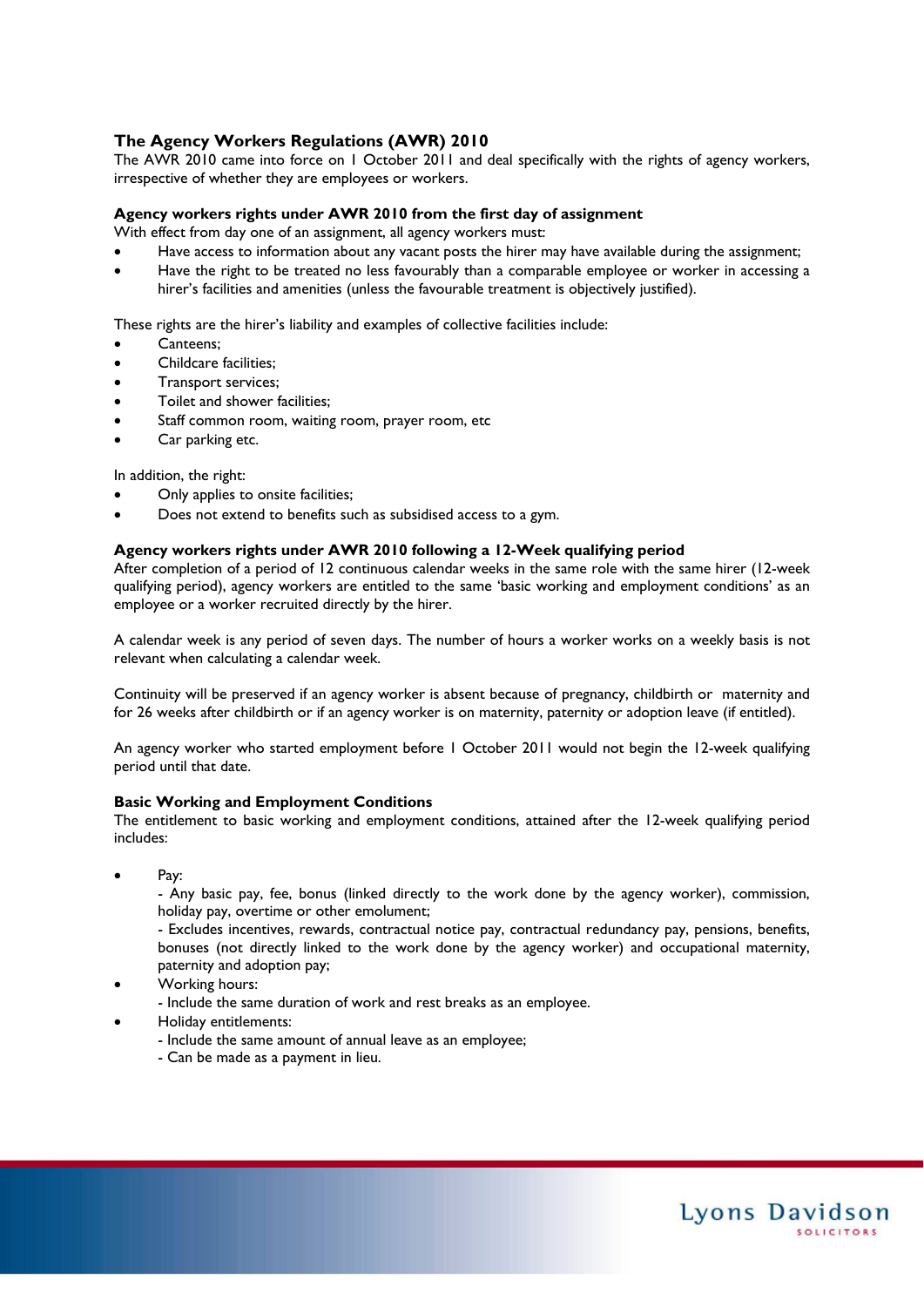Maternity rights:

 - Include paid time off for travelling to and attending antenatal appointments and antenatal classes for pregnant workers;

 - Include the right for alternative work at the same pay where a pregnant agency worker or a nursing mother is unable to continue in their current role because of health and safety reasons. If this is not practicable, then the right to be paid by the agency during the remaining expected duration of the assignment;

- Exclude additional maternity pay;

 - Exclude a right to return to the same or similar job following a period of leave related to birth or adoption (although the agency worker retains the right not to be directly or indirectly discriminated against due to pregnancy or childbirth).

#### **Discrimination**

In some circumstances, the agency worker may be protected against discrimination under the Equality Act 2010. This protection can cover the acts and omissions of both the agency and the hirer.

#### **Working Time Regulations 1998**

Agency workers are entitled to protection under the Working Time Regulations 1998. The party with specific responsibility for paying the agency worker will be responsible for complying with the regulations.

#### **National Minimum Wage**

An agency worker has the right to be paid the national minimum wage.

#### **Statutory Sick Pay (SSP)**

An agency worker will, in most cases, be entitled to receive SSP payable by the agency. The agency worker will, of course, have to satisfy the same qualifying conditions as an employee for payment of SSP.

#### **Maternity, Paternity or Adoption Leave and Pay**

An agency worker is entitled to receive statutory maternity, paternity or adoption pay, provided the agency pays their tax and NI contributions but will only be entitled to maternity, paternity or adoption leave provided they are an employee of the agency.

#### **Flexible working**

Agency workers do not have the right to request flexible working. However, a female agency worker who requests a change of hours to suit childcare commitments may be able to claim indirect sex discrimination if the request is unreasonably refused.

#### **Protection for Whistleblowers**

Agency workers have the right not to receive detrimental treatment as a result of whistleblowing.

#### **Data protection**

An agency worker will be entitled to the same protection as an employee and worker under the Data Protection Act 1998 (DPA). Both the agency and the hirer will be obliged to comply with the DPA in order to protect the personal data that they process and hold about the agency worker.